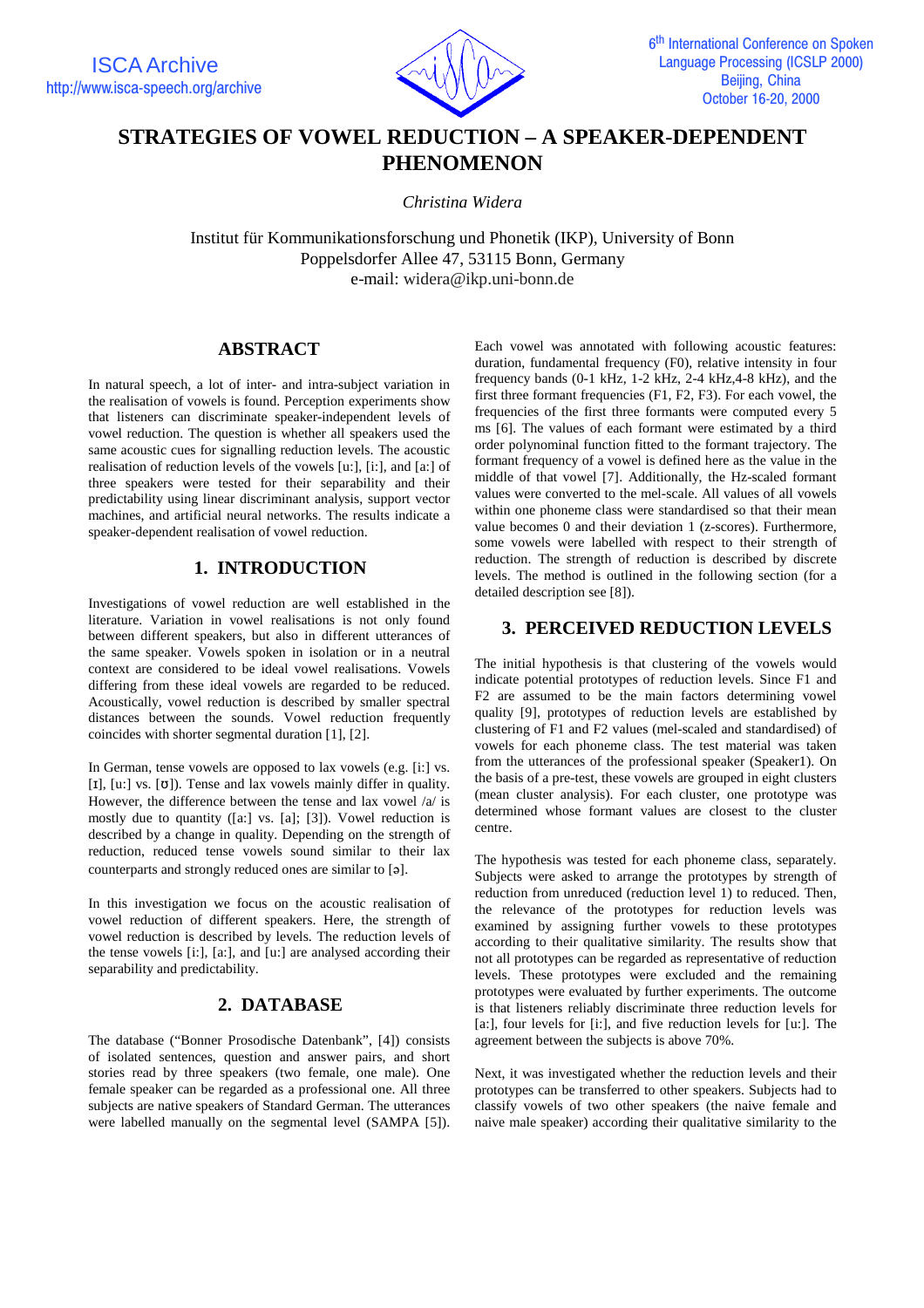prototypes. The analyses show that subjects compensate for speaker differences. The agreement between listeners is comparable to that in the previous experiments.

# **4. ACOUSTIC REALISATION OF REDUCTION LEVELS**

The perception experiments showed that subject can reliably describe vowel reduction by discrete levels. The number of levels depends on the vowel. For [i:] four reduction levels, for [a:] three levels, and for [u:] five reduction levels were found.

Now, we address the question of the acoustic realisation of reduction levels by different speakers. The acoustic realisation of the reduction levels are tested according their separability and predictability. Linear discriminant analyses (LDAs) and support vector machines (SVMs) were used for examining the separability of reduction levels.

LDA describes correlation between dependent (acoustic features) and independent variables (reduction levels) with linear functions. The maximal separation between groups is specified by the weight-coefficients of the function [10]. The objective of SVMs is to find optimal hyperplanes that correctly classify as much data as possible and to maximise the distance of these hyperplanes. Optimal hyperplanes are found by the Structural Risk Minimisation Principle. A hyperplane is a linear separator, however SVMs can be used for separating non-linear distributed data by mapping them into a higher-dimensional space [11]. The reduction levels were divided into two classes. One group consists of vowels of a certain reduction class, the other one contains the vowels of the remaining levels. The SVMs were trained per reduction level. For LDAs as well as SVMs, the training set is equal to the test set.

The predictability of reduction levels was additionally investigated with artificial neural networks (NNs). Feed-forward NNs with two hidden layers were taken. A backpropagation learning algorithm was used (supervised learning). NNs are trained by repeated presentations of pairs consisting of inputand output-patterns. During the training phase, NNs try to find common regularities of the input patterns for the discrimination of output-patterns [12]. The performance of the NNs was tested by five-fold cross-validation. Output of the NNs was the pertinent reduction level.

All classifiers were trained with the data of all speakers (complete data set) and with the data of each speaker separately (speaker-specific data set). For [u:] and for [i:] the training sets contain 60 vowels per speaker. For [a:] 50 vowels per speaker were used.

The input of all classifiers consists of fundamental frequency, formant frequencies, the mean energy of the four frequency bands, and duration (standardised by z-scores).

#### **4.1. Separability of reduction levels**

The LDA classifications (Figure 1) show that for [a:] the accuracy hardly differs depending on the data set. It is over 70%. The classifications are comparable to the agreement between human judgements.

In contrast to [a:], there is a obvious decrease of accuracy with respect to the different data sets for the vowels [i:] and [u:]. The classification rates of the data of the two female speakers (Speaker1 and Speaker3) are above 70%. However, the classification of each reduction level is better for Speaker1 than for Speaker3.

The functions of LDAs indicate that for [a:] the main acoustic correlate of the reduction levels is duration (complete data set: cc=-0.907, Speaker1: cc=0.790, Speaker2: cc=0.841, Speaker3: cc=0.825). Most of the variance is explained by these functions (complete data set: 85.0%, Speaker1: 68.0%, Speaker2: 90.3%, Speaker3: 87,6%). For [i:] and [u:] the main correlates of reduction levels differ depending on the data set. The classification of [i:] is mainly determined (cc>=0.7, except for the data set of Speaker1 cc>0.5) by energy of the second frequency band (complete data set, Speaker1, Speaker3) and F2 (Speaker1, Speaker2) More than 70% of variance is explained (complete data set: 77.4%, Speaker1: 83.0%, Speaker2: 83.9%, Speaker3: 71.6%). The classification of [u:] bases on energy of the first (complete data set, Speaker1, Speaker2) and the second frequency bands (Speaker1, Speaker2), duration (complete data set, Speaker1, Speaker2) and F2 (Speaker3). The values of the explanation of variance (complete data set: 66.6%, Speaker1: 52.8%, Speaker2: 61.8%, Speaker3: 60.9%) indicate that the classification of [u:] is more complex than those of the other two vowels with less reduction levels.



**Figure 1:** Accuracy (%) of LDAs depending on the data set (COMP: complete data set; SPR1: data set of Speaker1; SPR2: data set of Speaker2; SPR3: data set of Speaker3) and the vowel (a:, i:, u:). The line marks the agreement between human judges.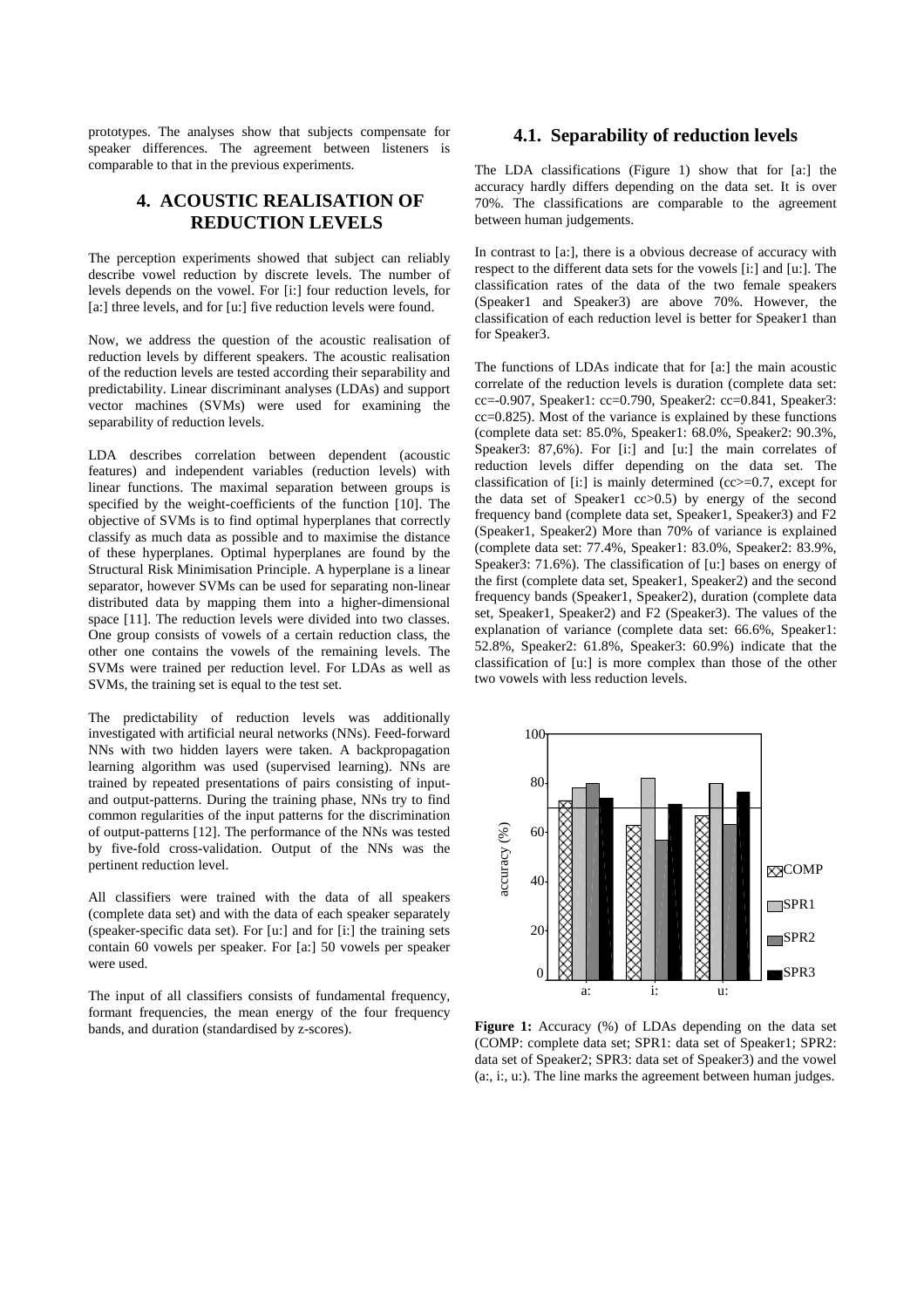In contrast to the classifications by LDAs, the classifications by SVMs are based on two classes. Here, we used recall instead of accuracy, since the number of vowels with a certain reduction level is always far lower than the number of vowels with the other levels. Thus the accuracy does not say anything about the performance of SVMs to classify one reduction level.

$$
recall = \frac{no. \text{ of vowels with reduction level R correct}}{no. \text{ of vowels with reduction level R}}
$$

Compared to the classification of the speaker-specific data sets of the vowels [a:] and [u:], the recall of SVMs decreases in the complete data sets (Table 1). For the speaker-specific data sets of [a:] the average recall is over 70% for all speakers and comparable to the results of the LDAs. For the vowels [i:] and [u:] similar results are only found for Speaker1.

| vowel        | data             | Red1  | Red <sub>2</sub> | Red3  | Red4  | Red <sub>5</sub> |
|--------------|------------------|-------|------------------|-------|-------|------------------|
|              | set              |       |                  |       |       |                  |
| a:           | <b>COMP</b>      | 76.1  | 43.5             | 74.1  |       |                  |
| a:           | SPR <sub>1</sub> | 84.6  | 90.9             | 73.1  |       |                  |
| a:           | SPR <sub>2</sub> | 100.0 | 81.3             | 71.8  |       |                  |
| a:           | SPR <sub>3</sub> | 90.0  | 63.2             | 72.7  |       |                  |
| $\ddot{i}$ : | <b>COMP</b>      | 68.3  | 68.4             | 0.0   | 46.9  |                  |
| $\ddot{i}$ : | SPR <sub>1</sub> | 86.7  | 78.3             | 90.0  | 100.0 |                  |
| $\ddot{i}$ : | SPR2             | 78.6  | 15.4             | 0.0   | 0.0   |                  |
| $\ddot{i}$ : | SPR <sub>3</sub> | 0.0   | 80.0             | 0.0   | 33.0  |                  |
| u:           | <b>COMP</b>      | 81.9  | 0.0              | 50.0  | 50.0  | 0.0              |
| u:           | SPR1             | 95.8  | 53.9             | 80.0  | 87.5  | 100.0            |
| u:           | SPR <sub>2</sub> | 87.5  | 20.0             | 14.3  | 28.6  | 100.0            |
| u:           | SPR <sub>3</sub> | 83.3  | 38.9             | 100.0 | 77.8  | 50.0             |

**Table 1:** Recall (%) of SVMs for each reduction level (RED: reduction level) depending on the data set (COMP: complete data set; SPR1: data set of Speaker1; SPR2: data set of Speaker2; SPR3: data set of Speaker3) and the vowel (a:, i:, u:).

The results of both LDA and SVM show that the acoustic realisation of the reduction levels of the vowel [a:] is quite similar between the speakers. Furthermore, the LDAs indicate that the reduction levels are mainly influenced by duration. This supports the claim that in German the realisation of the tense vowel [a:] and its lax counterpart differs in quantity.

For the vowels [i:] and [u:], only the classification of data set of Speaker1 is comparable to the agreement of human judgements. The lower accuracy and recall for the complete data sets might account for a different acoustic realisation of reduction levels. The distribution of the acoustic parameters could be one possible explanation for the classification results of the data taken from Speaker2 and of Speaker3. However, ANOVA finds no significant difference between the mean values of the speaker-specific data sets. According to the variance, significant difference are only found for F2 of [a:] (Levene-test=3.829, df=2,  $\alpha$ <0.04), for F2 and for energy in the second frequency band of [i:] (Levene-test=11.660, df=2,  $\alpha$ <0.01 and Levenetest=3.113, df=2,  $\alpha$ <0.05, respectively), and for energy in the fourth frequency band of [u:] (Levene-test=8.122, df=2,  $\alpha$  < 0.01).

The sums of absolute differences between the mean values of each parameter for each reduction level indicate that the reduction levels of Speaker2 and of Speaker3 are closer distributed in the acoustic space than those of Speaker1 (c.f. Figure 2). The sums of the standard deviations show that the acoustic parameters of the vowels [i:] and of [u:] of Speaker2 and Speaker3 vary hardly more than those of Speaker1 (Figure 3).



**Figure 2:** Sum of absolute differences between the mean values of each parameter for each reduction level depending on the data set (SPR1: data set of Speaker1; SPR2: data set of Speaker2; SPR3: data set of Speaker3) and the vowel (a:, i:, u:).



**Figure 3:** Sum of standard deviation for each parameter of each reduction level depending on the data set (SPR1: data set of Speaker1; SPR2: data set of Speaker2; SPR3: data set of Speaker3) and the vowel (a:, i:, u:).